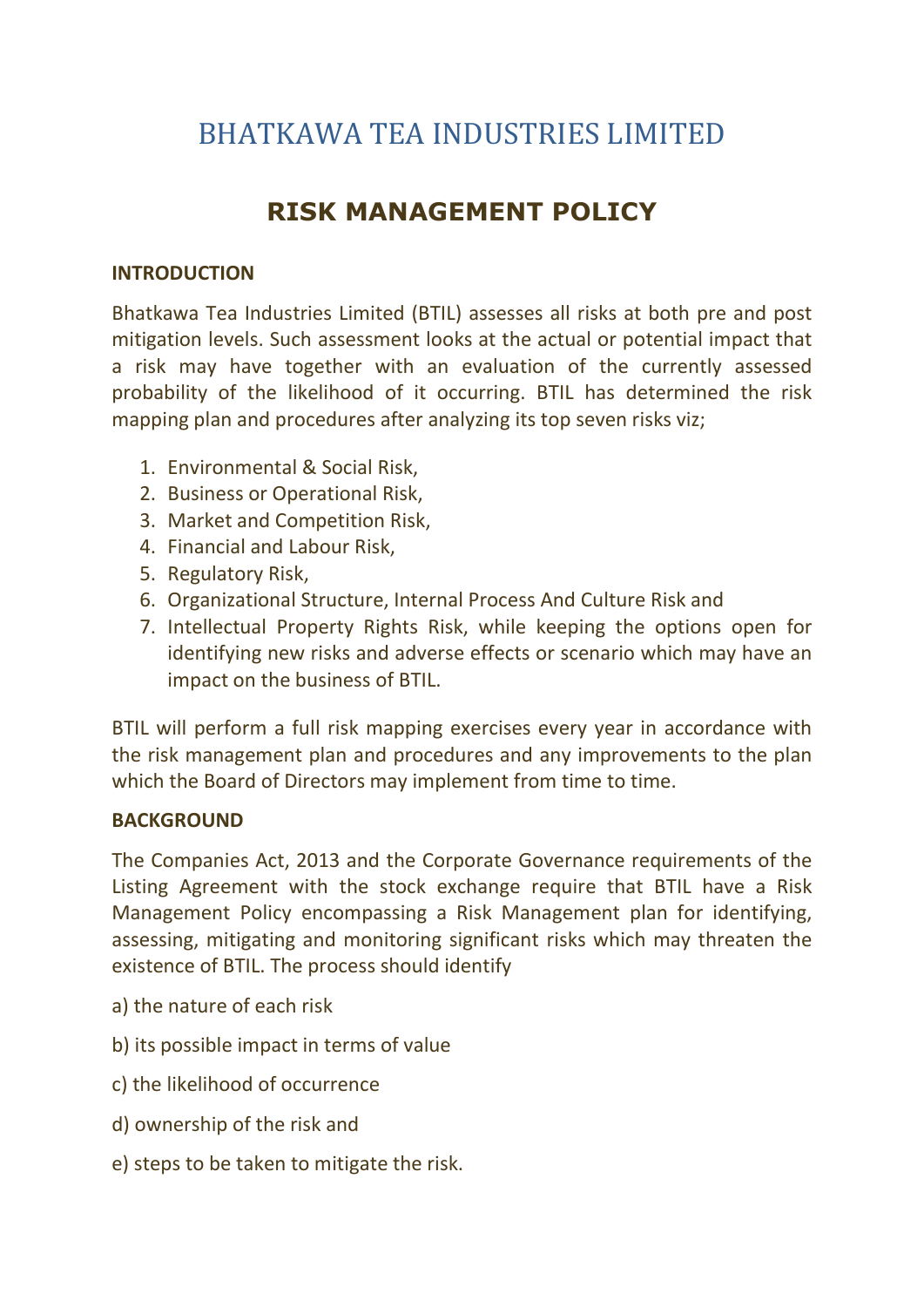An enterprise-wide risk management framework is applied and it is applicable to all aspects of BTIL's business and to be followed at all of its units. This Risk Management **National Management Policy has** been created in furtherance of company's commitment to building a strong risk management culture.

The objectives of Risk management at BTIL are to:

- **Better understand company risk profile;**
- Understand and better manage the uncertainties which impact company performance;
- Contribute to safeguarding company value and interest of various stakeholders;
- Ensure that sound business opportunities are identified and pursued without exposing the business to an unacceptable level of risk; and
- Improve compliance with good corporate governance guidelines and practices as well as laws & regulations.

#### **DEFINITIONS**

Risk - Any event/non-event, the occurrence/non-occurrence of which can adversely affect the objectives/existence of the company. These threats may be internal/external to BTIL, may/may not be directly influenced by BTIL and may arise out of routine/non routine actions of BTIL.

Risk Management - A structured, consistent and continuous process; for identifying, assessing, deciding on responses to and reporting on the opportunities and threats that may affect the achievement of company objectives.

Risk Library - A compilation of risks identified during the annual risk identification exercise. The risk library may be amended on a half yearly basis to include emerging risks.

Risks That Matter - Key risks (typically with significant impact and likelihood) are derived from the risk library resulting from the annual risk prioritization. Since these risks warrant more focus, GGL documents its mitigation strategy for these risks.

Mitigation Plans - Measures (existing and proposed) to mitigate/monitor/transfer the Risks That Matter.

Risk Competency Scan - Identification and assessment of existing risk mitigation strategies to address the Risks That Matter.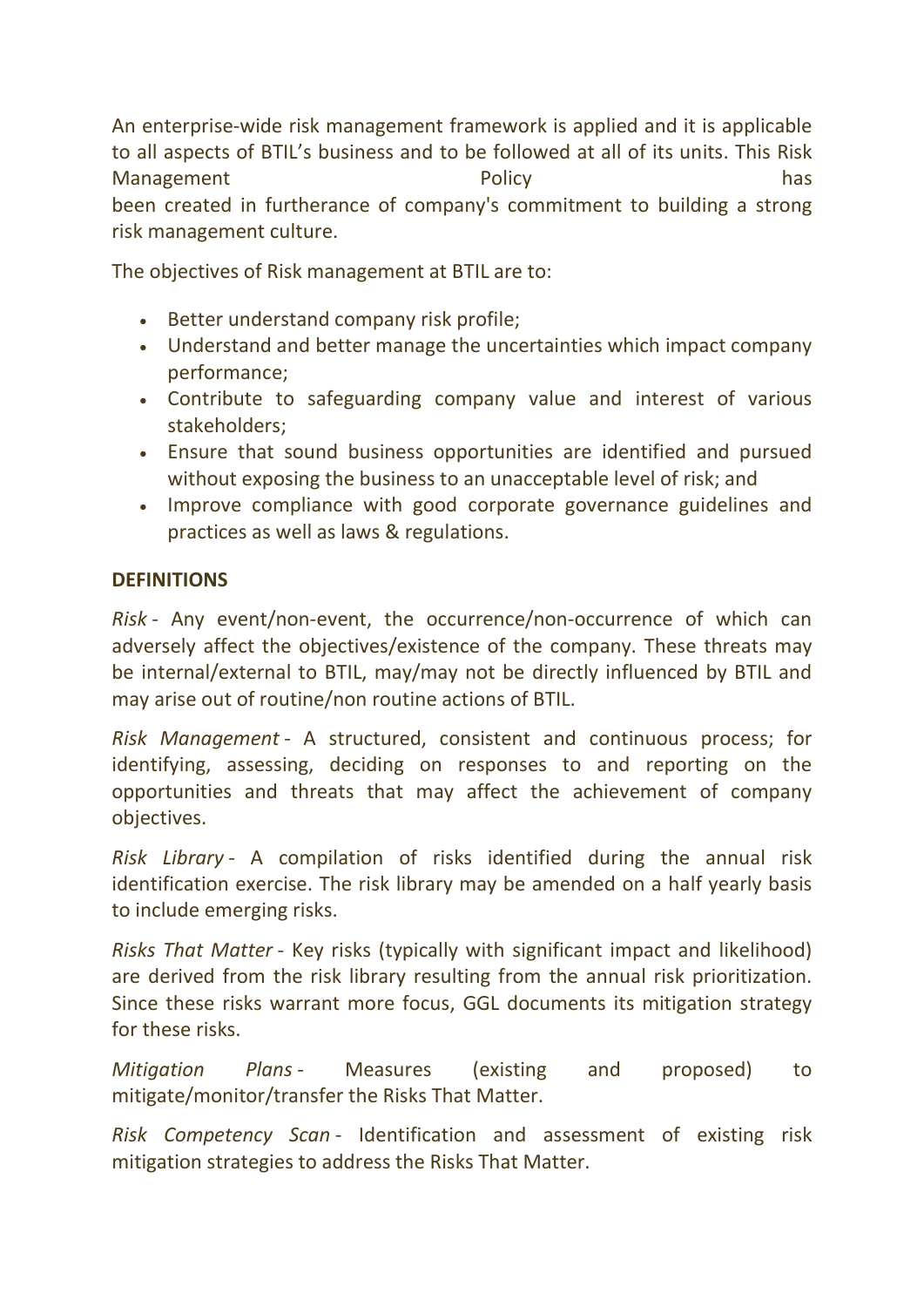Risk MIS - Periodic reports to executive management or directors on risk management and its results.

### THE RISK MANAGEMENT FRAMEWORK

While defining and developing a formalized Risk Management process, leading risk management standards and practices have been considered. However, the focus has been to make this process relevant to business reality and to keep it pragmatic and simple from an implementation and use perspective. The Risk Management Framework outlines the series of activities and their enablers that we expect each unit to deploy, to assess, mitigate and monitor risks. The Risk Management Framework at BTIL comprises essentially of the following two elements:

- Risk Management process that helps identify, prioritize and manage risk in BTIL; and
- Risk Management structure i.e. the roles and responsibilities for implementing the risk management programme.

Below is a representation of the Risk Management Framework.

## Risk Management Process

Whether risks are external/internal to BTIL, or can/cannot be directly influenced/managed, they are addressed by a common set of processes through the Risk Management process.

This process is scheduled to be performed:

- Annually along with the business planning exercise.
- At any point of time on account of significant changes in internal business conduct or external business environment.
- When the business seeks to undertake a non-routine transaction (such as an acquisition, entering into a new line of business etc.).

The following stages are involved in the Risk Management process:

- 1. Establish the context is focused on laying down objectives that the company seeks to achieve and safeguard. Risks are identified and prioritized in the context of these objectives.
- 2. Assess (identify and prioritize) risks, which comprises of:
	- o Risk identification involves identification of relevant risks that can adversely affect the achievement of the objectives.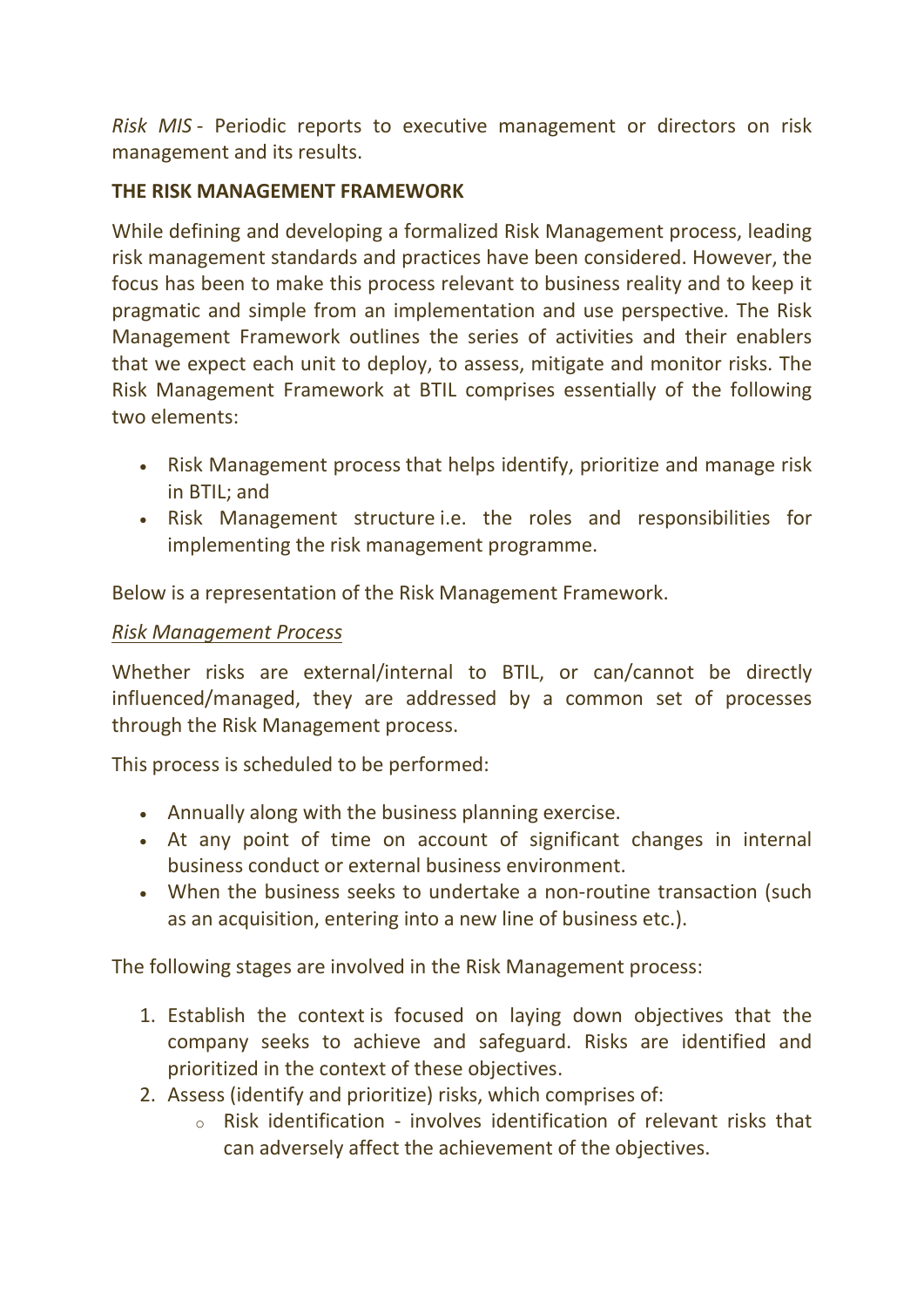- $\circ$  Risk prioritization- involves assessing the relative priority of each risk to arrive at the key risks or Risks That Matter (CRTM). This involves considering the potential impact and likelihood of occurrence of the risk.
- 3. Mitigate risks: involves design and implementation of activities that help manage risk to an acceptable level. It involves assessment of the existing competency of management processes to mitigate risks and make improvements thereto. For the Risks that Matter, the company is expected to formally define risk ownership, mitigation activities, responsibilities and milestones.
- 4. Monitor and Report: A formal process to update the Board of Directors, the Audit Committee and the Risk Management Committee on the risk profile and effectiveness of implementation of mitigation plans.

Risk Registers: Risk Registers shall be maintained showing the risks identified, treatment prescribed, persons responsible for applying treatment, status after the treatment etc. Risk Managers and Risk Officers to be identified for proper maintenance of the Risk Registers which will facilitate reporting of the effectiveness of the risk treatment to the Risk Management Committee, Audit Committee and the Board. Risk Management structure

The roles & responsibilities for implementing the Risk Management process are as follows:

## Monitoring:

The Board of Directors has the responsibility for overseeing that BTIL has put in place a suitable framework for managing risks and this framework have been effectively deployed by the Management" The Board of Directors has delegated the task of overseeing the deployment of the Risk Management Framework to the Audit Committee. On an annual basis, a formal report on Risks That Matter shall be submitted to the Board of Directors for their review. The Audit Committee is responsible for the overall direction setting and reviewing implementation of the Risk Management Framework. Key responsibilities of the

Audit Committee are to:

- Provide direction and evaluate the operation of the Risk Management programme; and
- Review half yearly the annual risk assessments prepared by the Management.